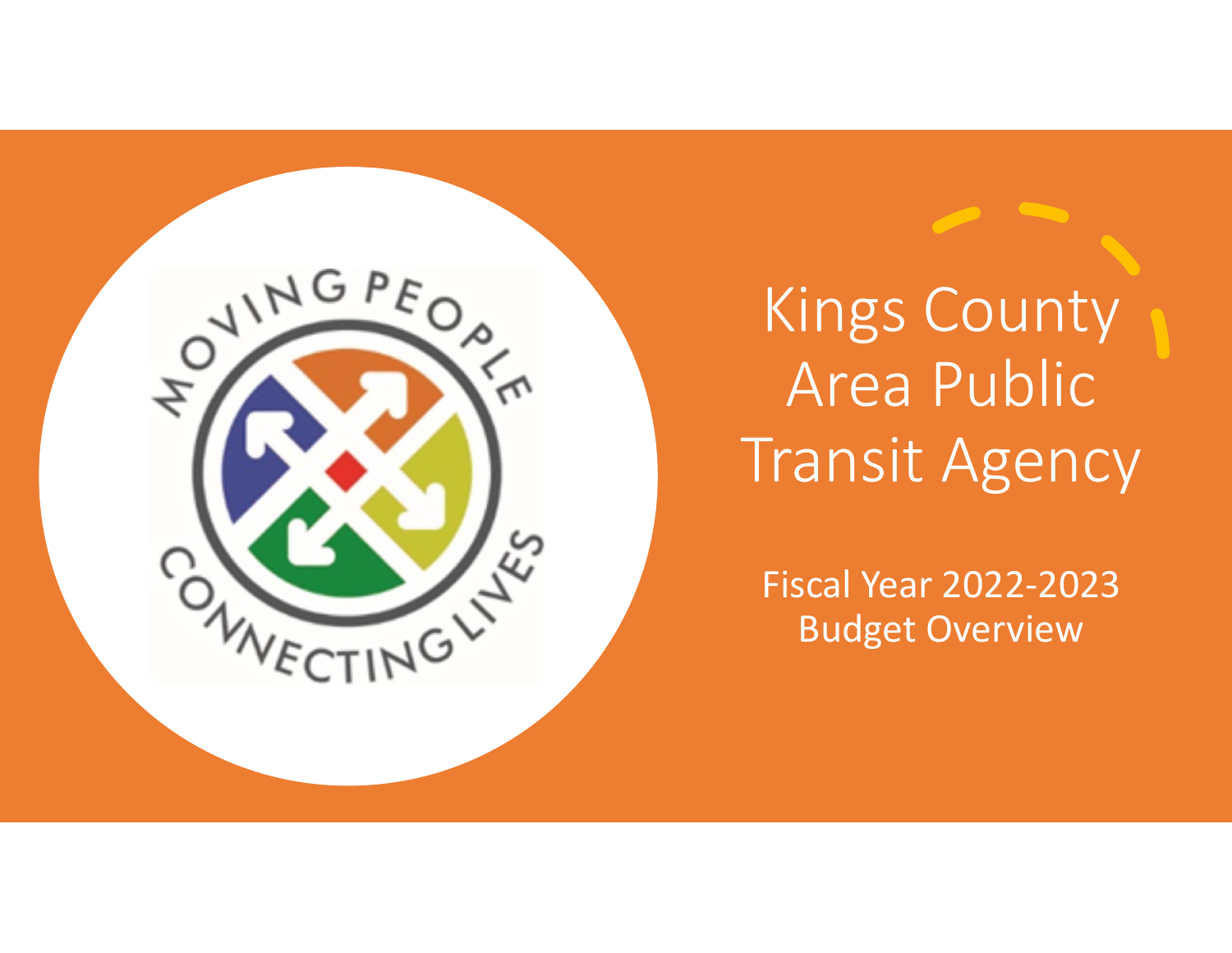

# Budget Book Overview

- •KCAPTA Organization Chart
- •Message from the Executive Director
- $\bullet$ KCAPTA Background
- $\bullet$ KART Systems Map
- •Overview of Fares
- •Operating Budget Overview
- $\bullet$ Revenues
- •Operating Expenses
- •Capital Budget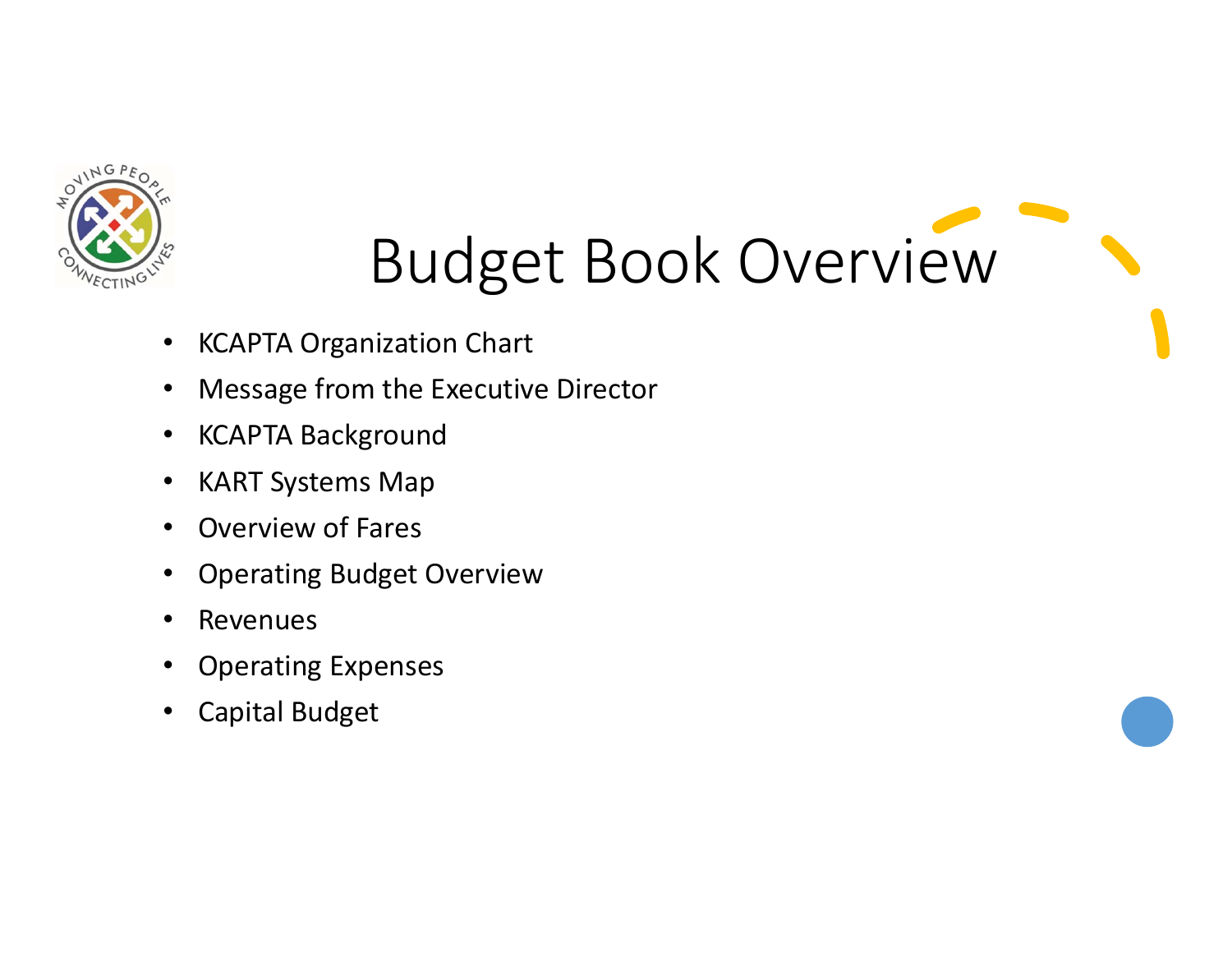

# KCAPTA Service Areas

- • 16 routes in the Kings County Service Area
- Connecting services to Corcoran Area Transit, Visalia Transit and Fresno Area Express.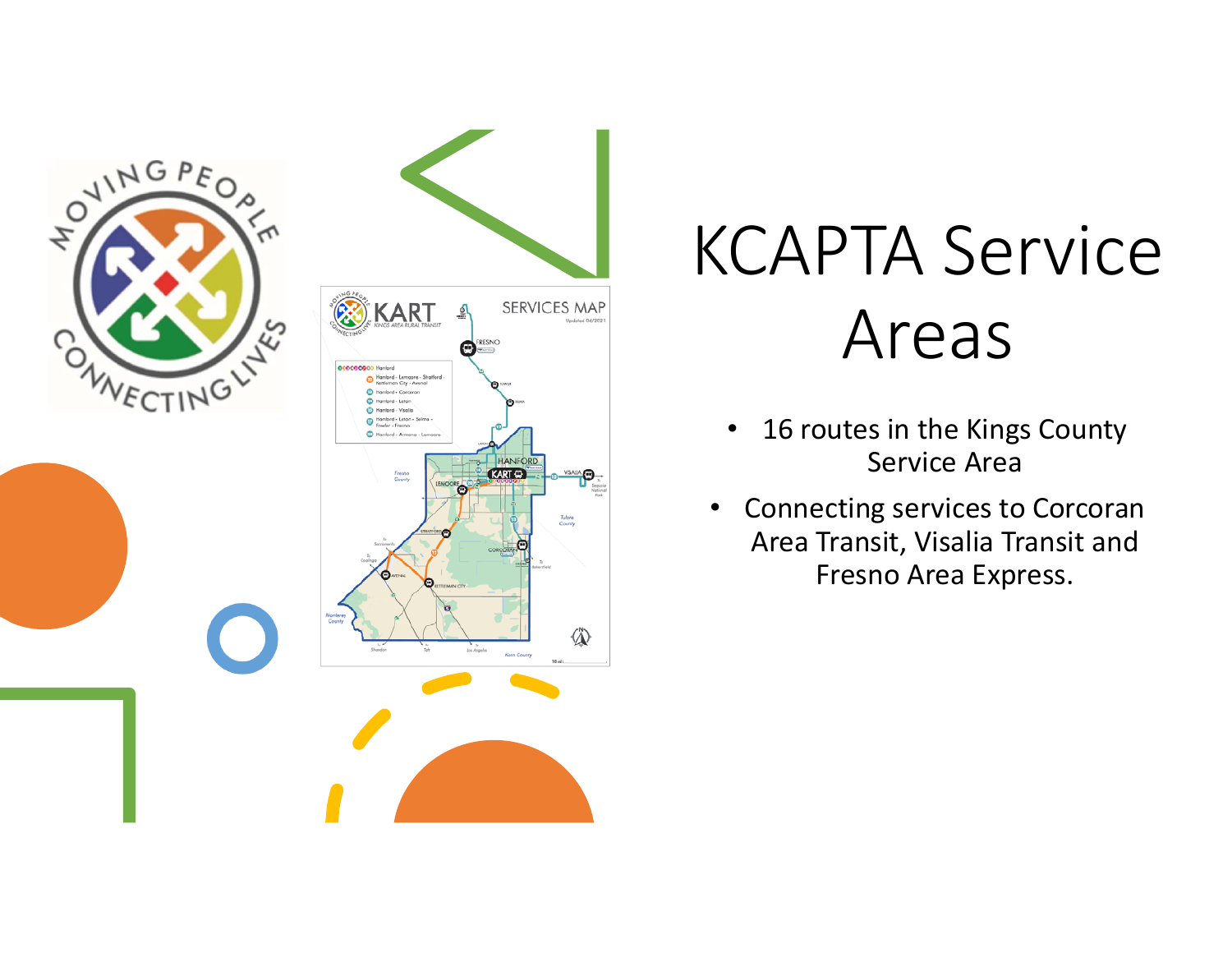

# 2022-2023 sources and uses of Funds

#### **Revenues by Funding Source Expenditures by Category**





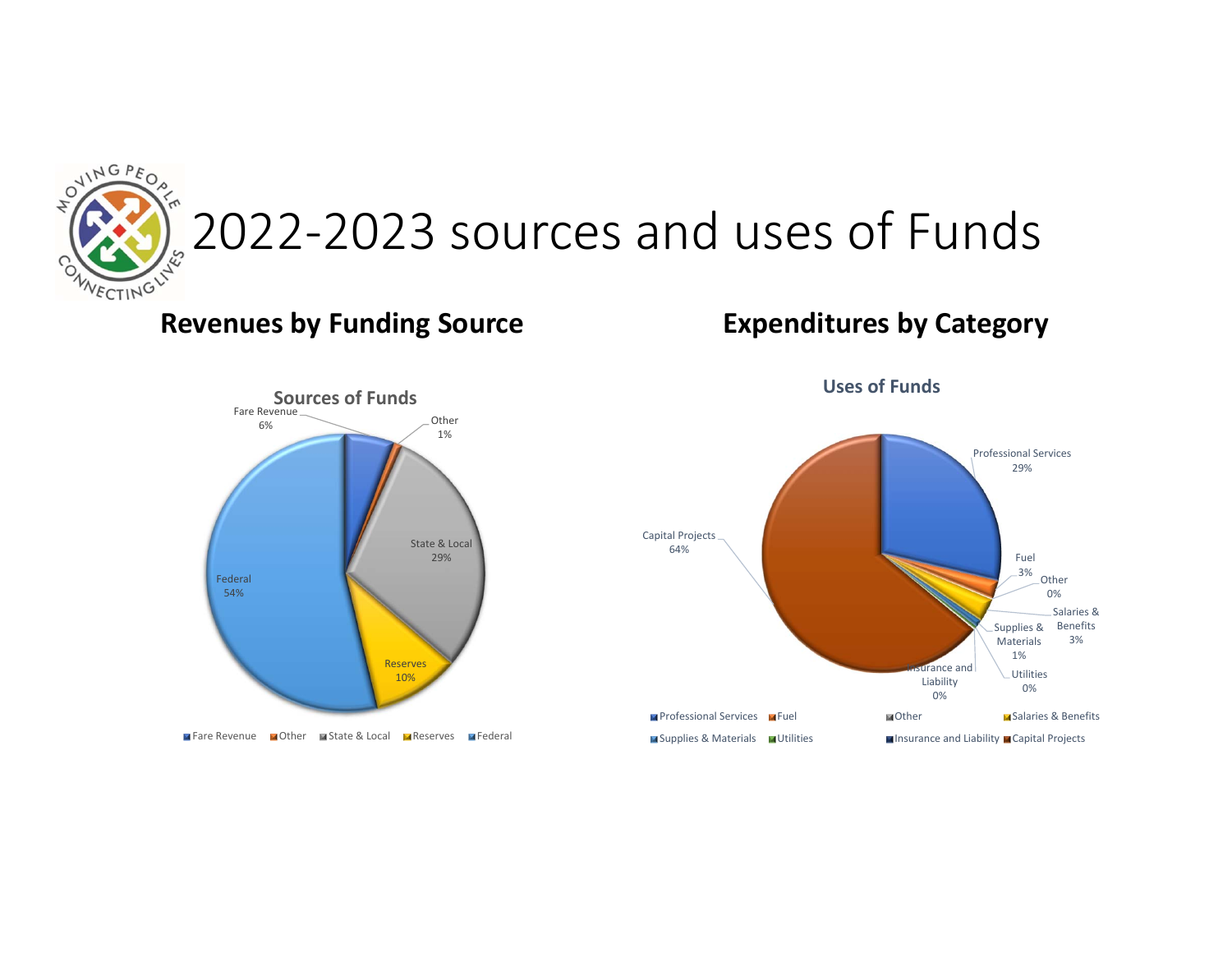

## 2022‐2023 Revenues and Funding Sources



- \* Federal Funds 5311, 5339, 5307
- \* State and Local STA, LTF, SGR, LCTOP, Other Governmental Funds
- \* KCAPTA Reserves
- \* Passenger Fares
- \* Other Rents & Concessions Advertisement Revenue, Misc. Income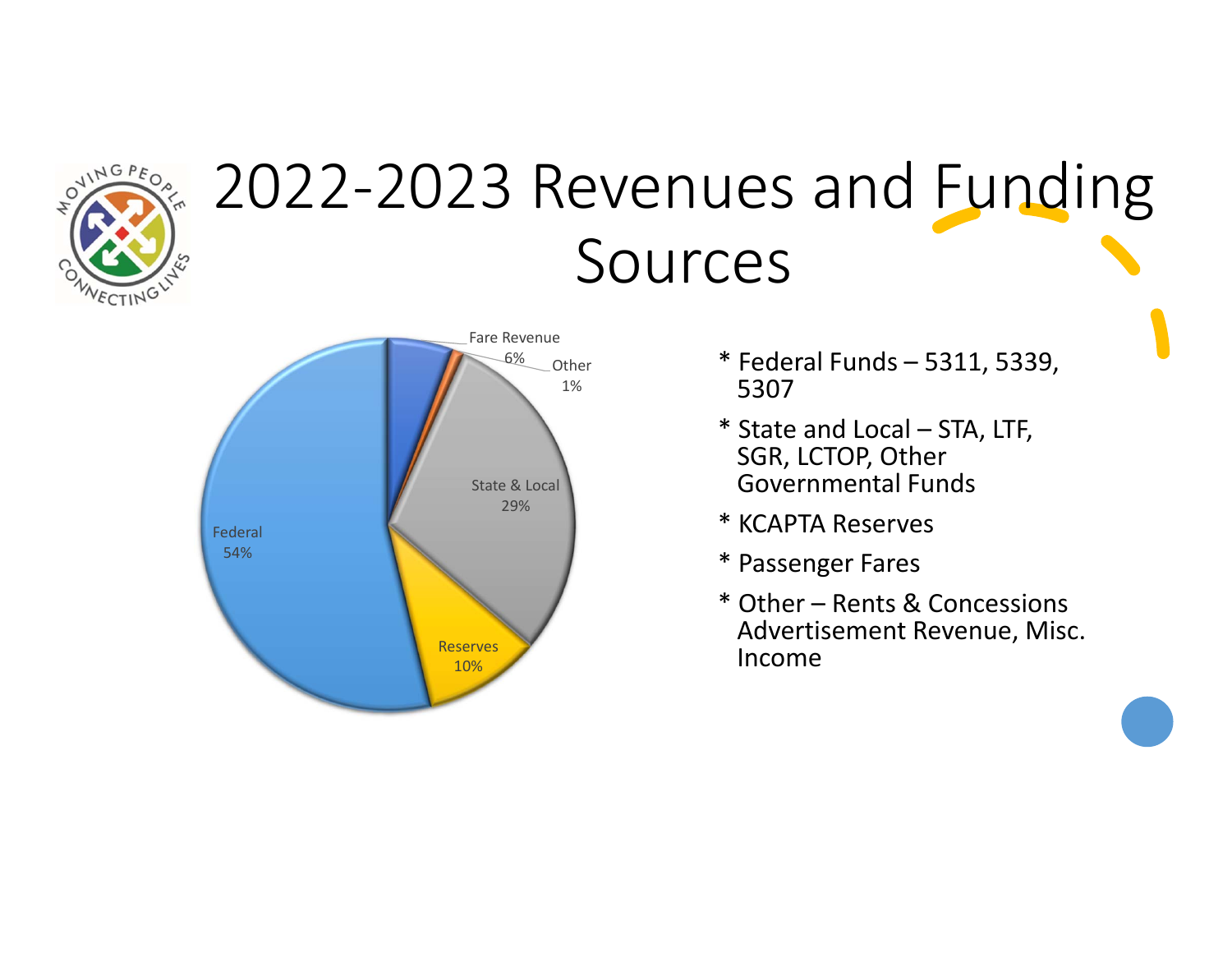



# 2022‐2023 Operating Budget Comparison

FY 2021‐2022 \$7,695,505 FY 2022‐2023 \$7,993,500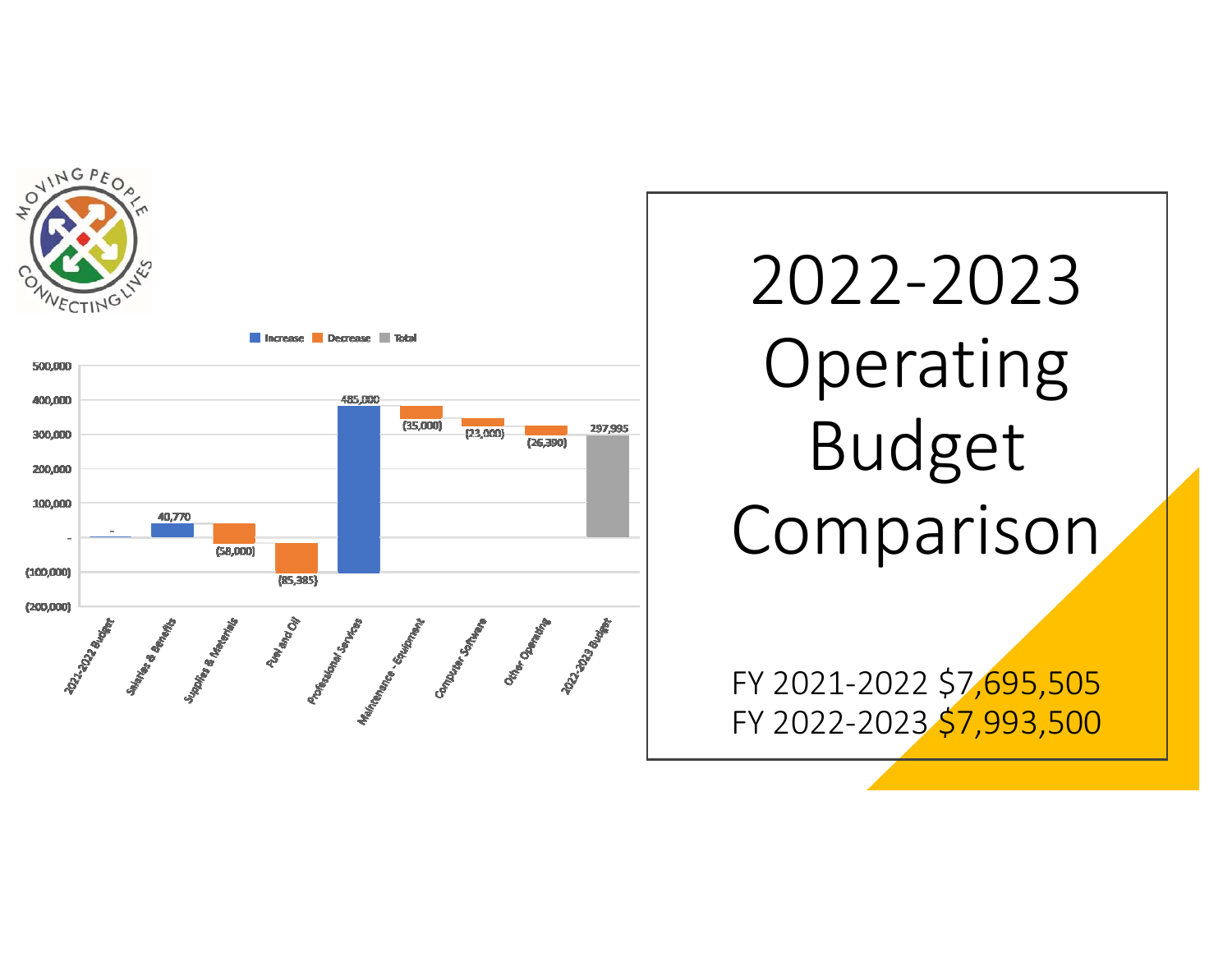

### Purchased Transportation up by \$399K

- •Cost of Hours Increased by \$308,752
- •Cost of Miles Increased by \$22,833
- •Fixed cost Increased by \$37,644

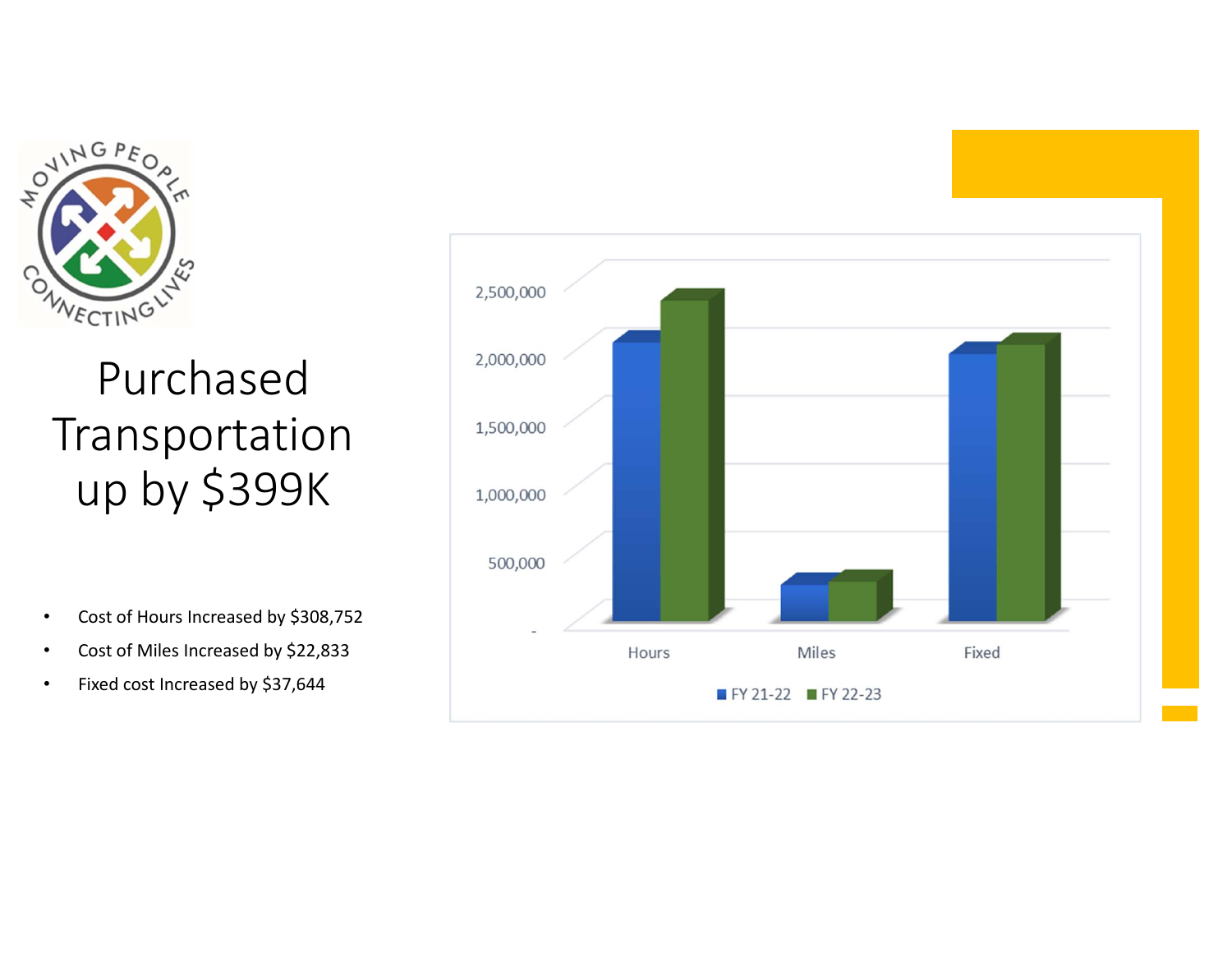

| <b>Project Title</b>              | <b>Amount</b> |
|-----------------------------------|---------------|
| <b>Trash Cans For Shelters</b>    | 5,000         |
| <b>GFI Maintenance Laptop</b>     | 11,000        |
| <b>Facilities</b>                 | 16,000        |
| <b>Rehab of CNG Rolling Stock</b> | 150,000       |
| <b>SIMME Seats</b>                | 10,000        |
| <b>3 CNG Buses</b>                | 1,800,342     |
| <b>Portable Coolers</b>           | 10,000        |
| <b>UTA Upgrade Software</b>       | 30,000        |
| <b>KART Transit Center</b>        | 12,194,780    |

Fiscal Year 2022‐2023 Capital Projects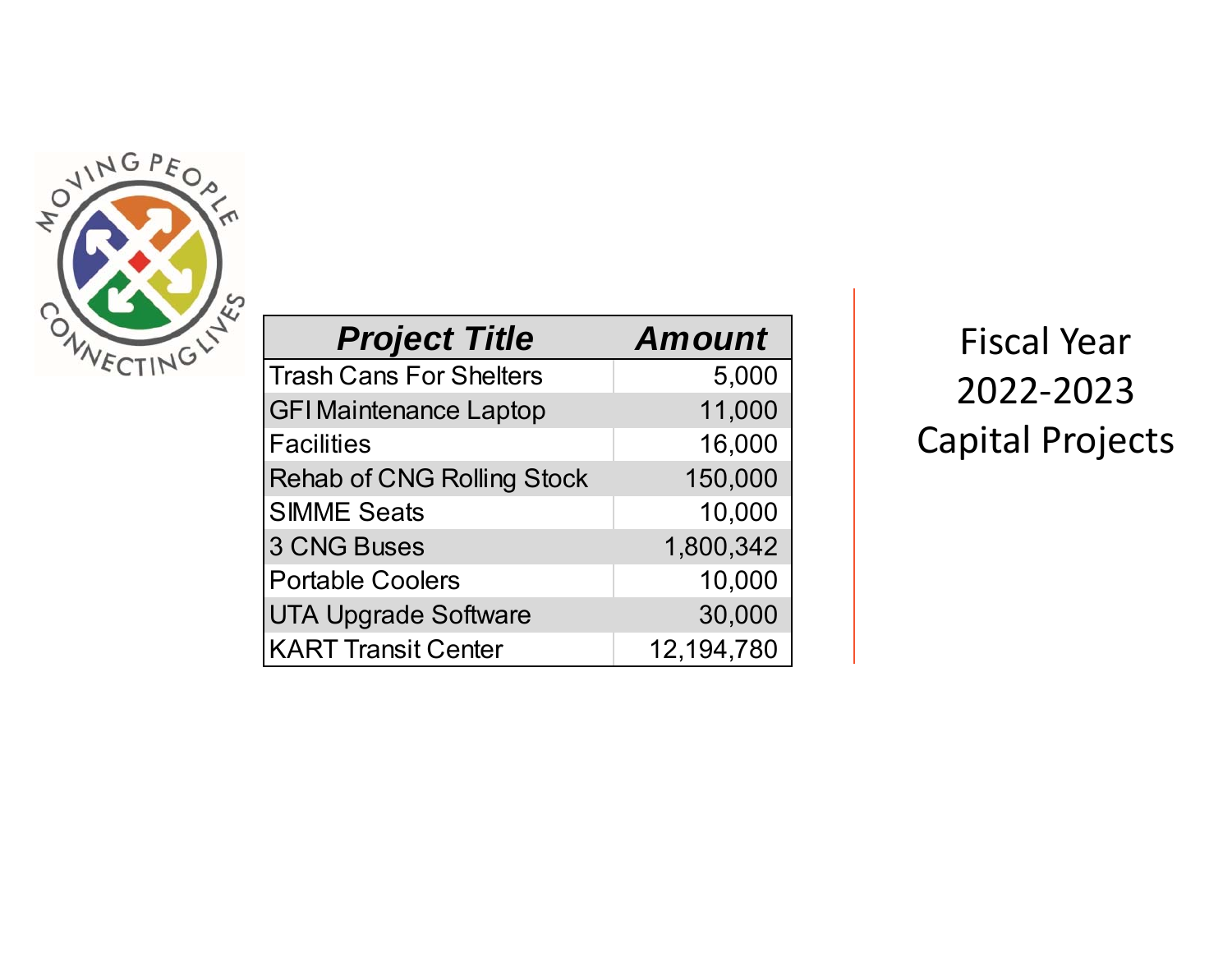



#### Rehabilitation of CNG Rolling Stock

- \$150,000 funded with State of Good Repair for Repair and Rebuild costs on the CNG Fleet
- KCAPTA has received a grant and this project is fully funded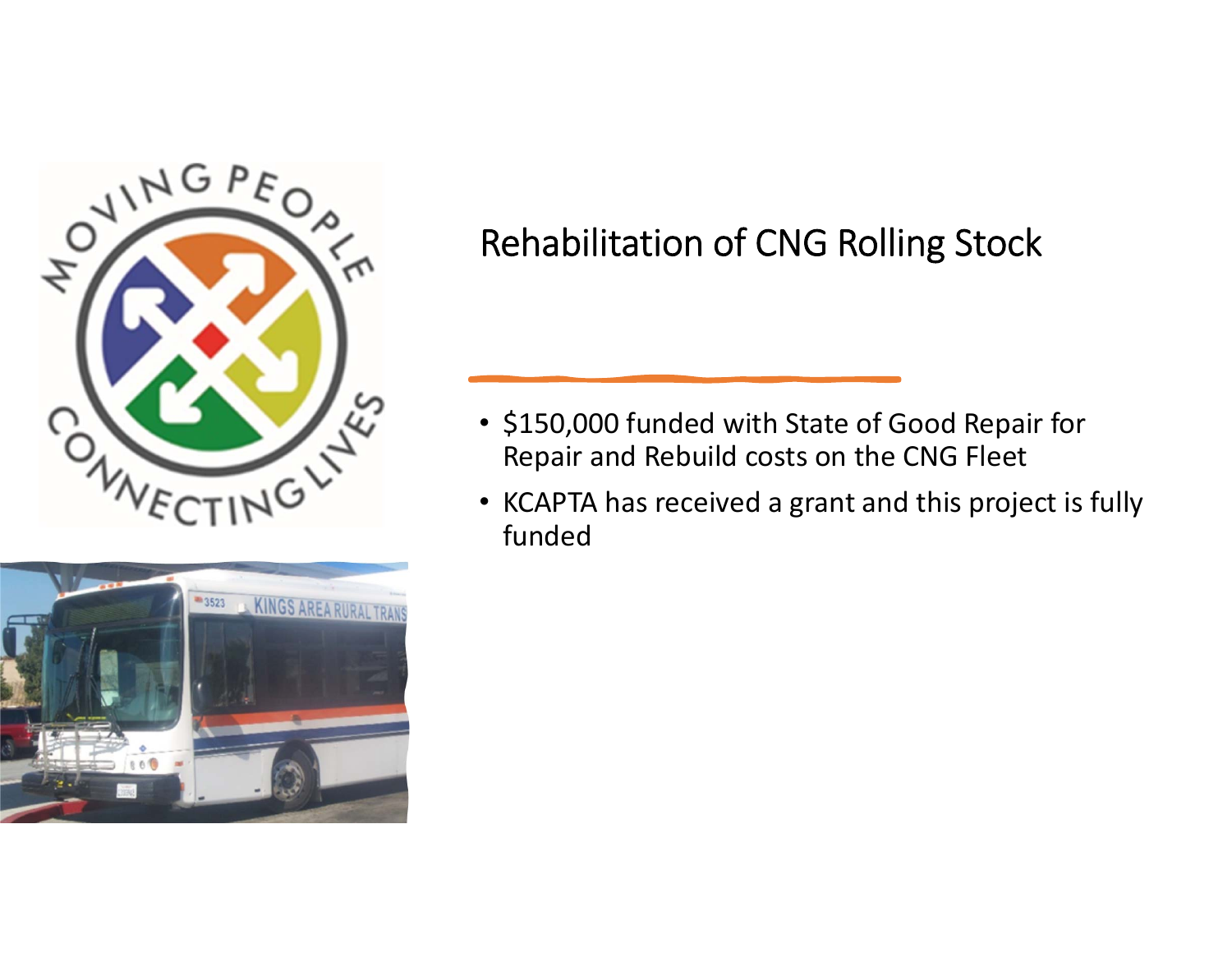



This project is for the purchase of SIMME Seats to be placed at KART Bus stops.

These seats provide seating at bus stops that are not served by a bench or a shelter.

Budgeted Cost of \$10K will be funded with STA funds.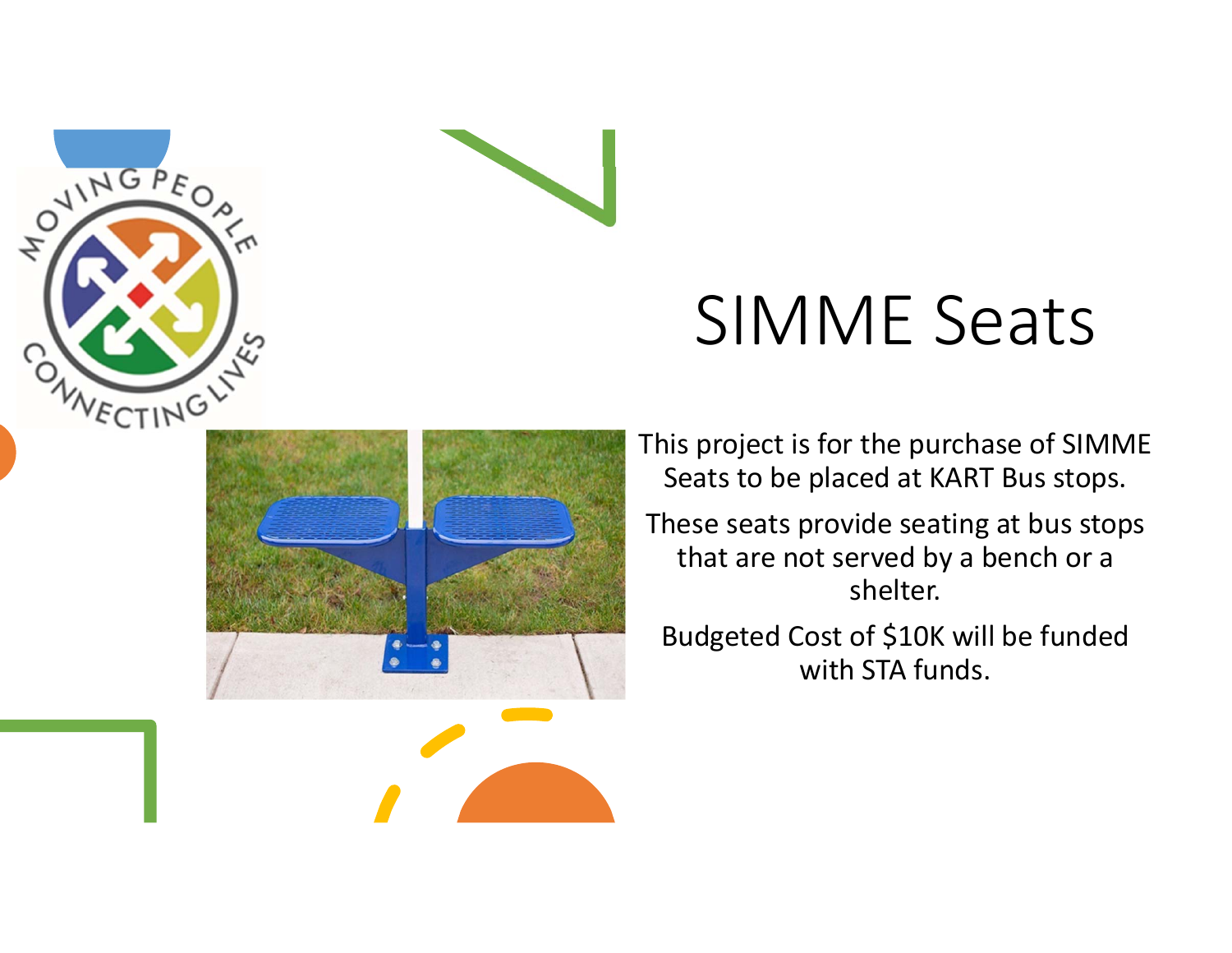#### Purchase of Three CNG Buses funded with:

- LTF & STA ‐ \$471K
- SGR ‐ \$152K
- 5307 ‐ \$536K
- 5339 ‐ \$536K
- 5311 ‐ \$104K



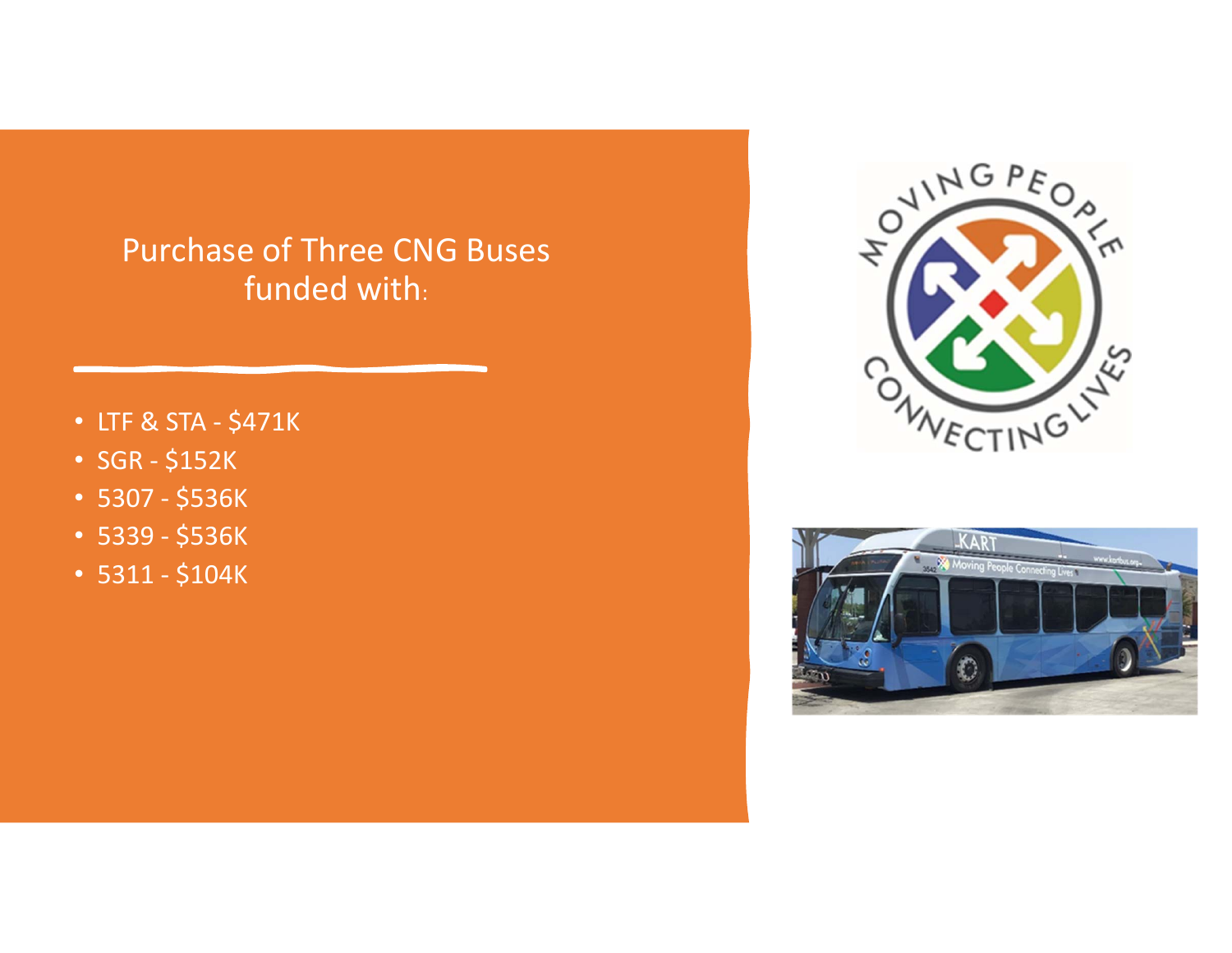



KINGS COUNTY REGIONAL TRANSIT

#### The construction of a new Regional Multi‐Modal KART Transit Center

| <b>Budgeted Expenses</b>                     |               |  |
|----------------------------------------------|---------------|--|
| <b>Project Title</b>                         | <b>Amount</b> |  |
| <b>KART Transit Center</b>                   | 12,194,780    |  |
| <b>KART Transit Center (Pending Funding)</b> | 19,000,000    |  |
| Total:                                       | 31,194,780    |  |

| <b>Budgeted Revenues</b>              |               |  |
|---------------------------------------|---------------|--|
| <b>Funding Source</b>                 | <b>Amount</b> |  |
| Sales and Use Tax (LTF)               | 1,100,874     |  |
| <b>State Transit Assistance (STA)</b> | 2,665,925     |  |
| State of Good Repair (SGR)            | 204,442       |  |
| Low Carbon Transit Operations Program | 150,000       |  |
| 5307 (Urbanized Area Grant)           | 5,304,275     |  |
| 5339 (Bus and Bus Facilities Grant)   | 529,264       |  |
| <b>KCAPTA Reserves</b>                | 2,240,000     |  |
| <b>Federal Grant (Pending)</b>        | 19,000,000    |  |
| Total:                                | 31,194,780    |  |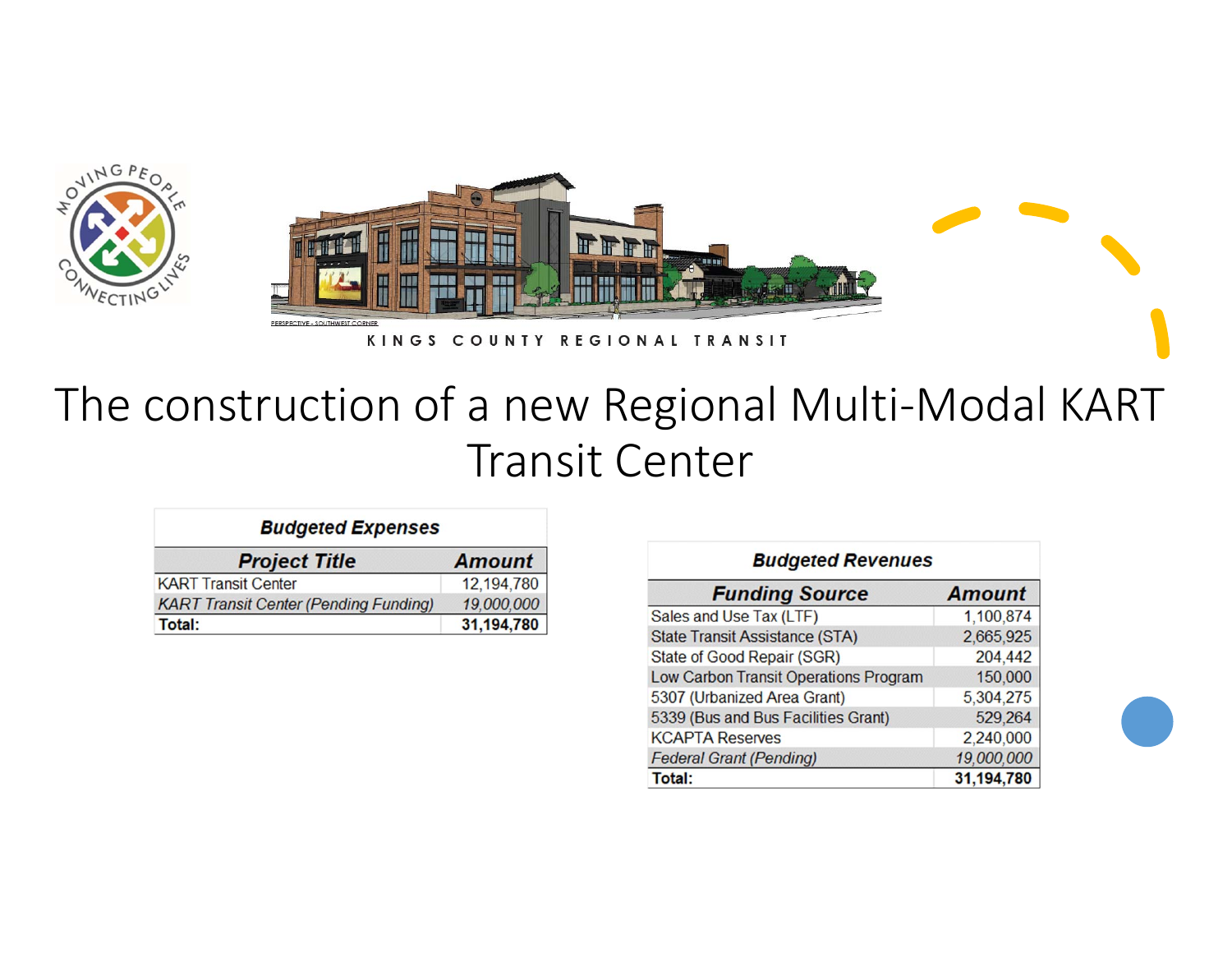# KCAPTA Five‐Year Capital Plan

Staff will be returning in January with a five‐year Capital plan to compliment the Budget.